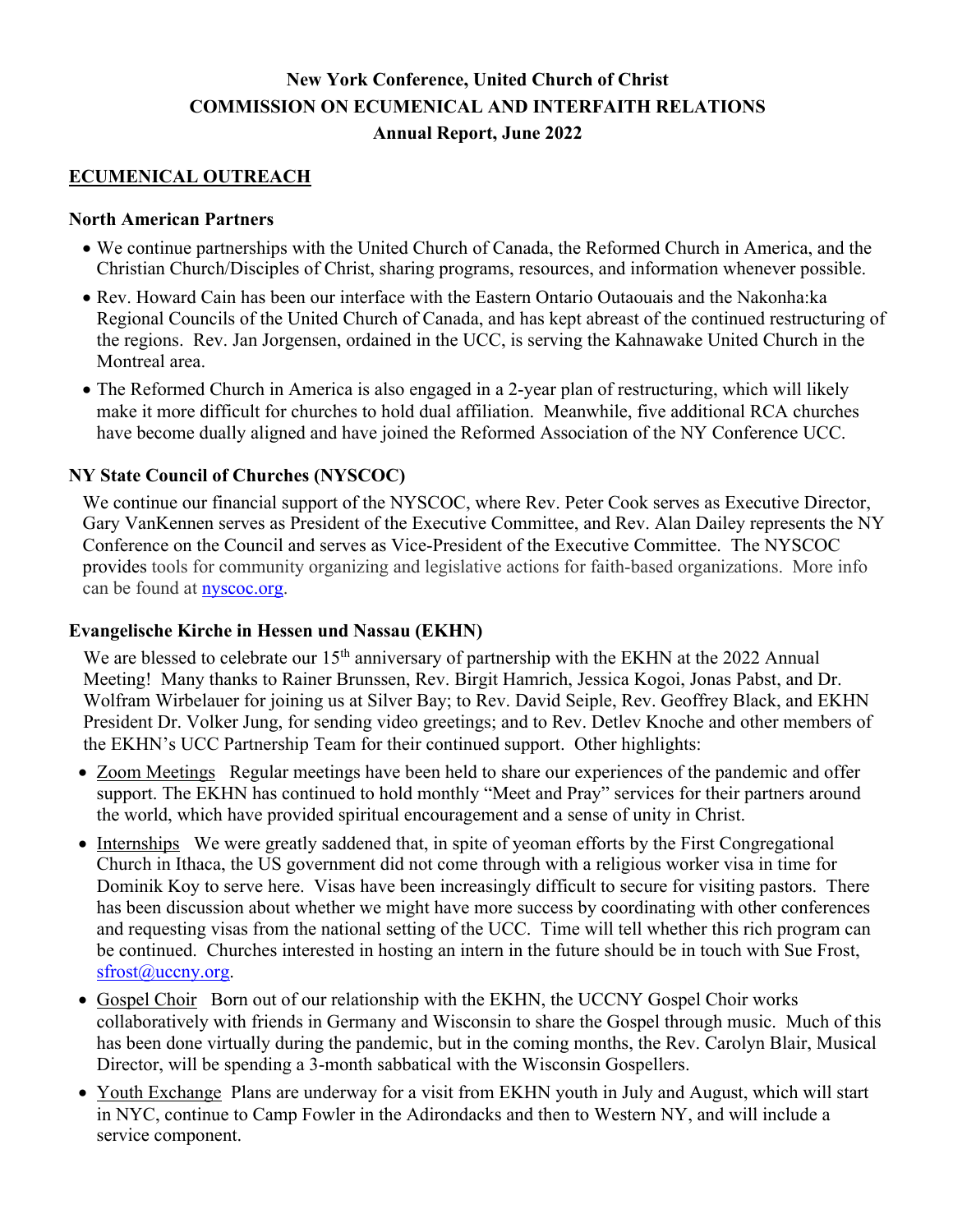## **Kirchenkreis Berlin Stadtmitte (KKBS)**

Now in its sixth year, our partnership with the KKBS has remained strong and energized. Some highlights:

- We are inspired by the establishment last year of the "House of One" in Berlin, a place of worship for Christians, Jews and Muslims.
- Chris Slomski from Berlin returned to the Greenpoint Reformed Church in NYC in the fall of 2021 to resume his project of translating materials from English to Polish for the surrounding community, which has a large Polish-speaking population.
- Alexander Benatar, a German-American from Berlin and a student of Theology at the University of Marburg, serves as Seminary Intern at the Fort Washington Collegiate Church. Because he has dual citizenship, he did not need a visa to work in the US. He shares a rich background in law, international relations, South Asian studies, communications, and interreligious dialog, as he participates in church life in New York.
- Silke Radosh-Hinder, the KKBS Assistant Dean, participated in a panel discussion, "Dismantling Discrimination: The Role of Faith Communities in Transforming Society" on May 12, 2022, in a webinar coordinated by Intersections International.
- From April 24 May 1, 2022, a delegation from Berlin spent 10 intensive days of learning in the NYC area, focused on the theme: "God has told you, O mortal, what is good; and what does the Lord require of you but to do justice, and to love kindness, and to walk humbly with your God?" (Micah 6:8). Melva Victorino, our coordinator extraordinaire, once again put together a stellar program. Many thanks to the churches and ministries that offered hospitality and insights for our guests.

## **UEK Forum**

Rev. Martha Koenig Stone serves as Co-Chair of this national steering committee for the UCC's partnership with the Union of Evangelical Churches (UEK) in Germany. This year marks our 41st year of *Kirchengemeinschaft* – that is, ecclesial communion – between the UEK and the UCC. A celebration of the 40<sup>th</sup> anniversary this bond took place via Zoom during the 2021 General Synod. Our partnerships with regional and local church bodies in Germany are built on this relationship.

## **United Reformed Church, Northern Synod, United Kingdom**

Rev. Chris Lawrence continues his work with InnerChange.org, building intentional missional communities in places of high density/low income populations where church presence is weak. In these "Urban Villages," Christians who live on adjacent streets gather ecumenically to collaborate on projects that help marginalized people in their own neighborhoods. One project this year sent 15 cyclists on a circuit of Central Park to raise funds for the creation of a permanent green oasis/community garden with live music performances for seniors living in a 20 floor apartment building in East Harlem. Chris is in regular contact with folks in the URC Northern Synod, who are doing similar work, which helps to inform efforts in both locations.

## **Puerto Rico**

Maria Vives keeps us abreast of needs and developments in Puerto Rico. One long-term goal is to see whether we might re-establish ties with former UCC churches there.

## **INTERFAITH RELATIONS**

The Commission has struggled to offer leadership in the realm of interfaith relations, especially in these last two years of pandemic. We welcome your thoughts on how to promote interfaith conversations and programs, in the local church and in the Conference setting. Meanwhile, we are aware of many local interfaith efforts by UCC members and groups, and have tried to support them whenever possible: